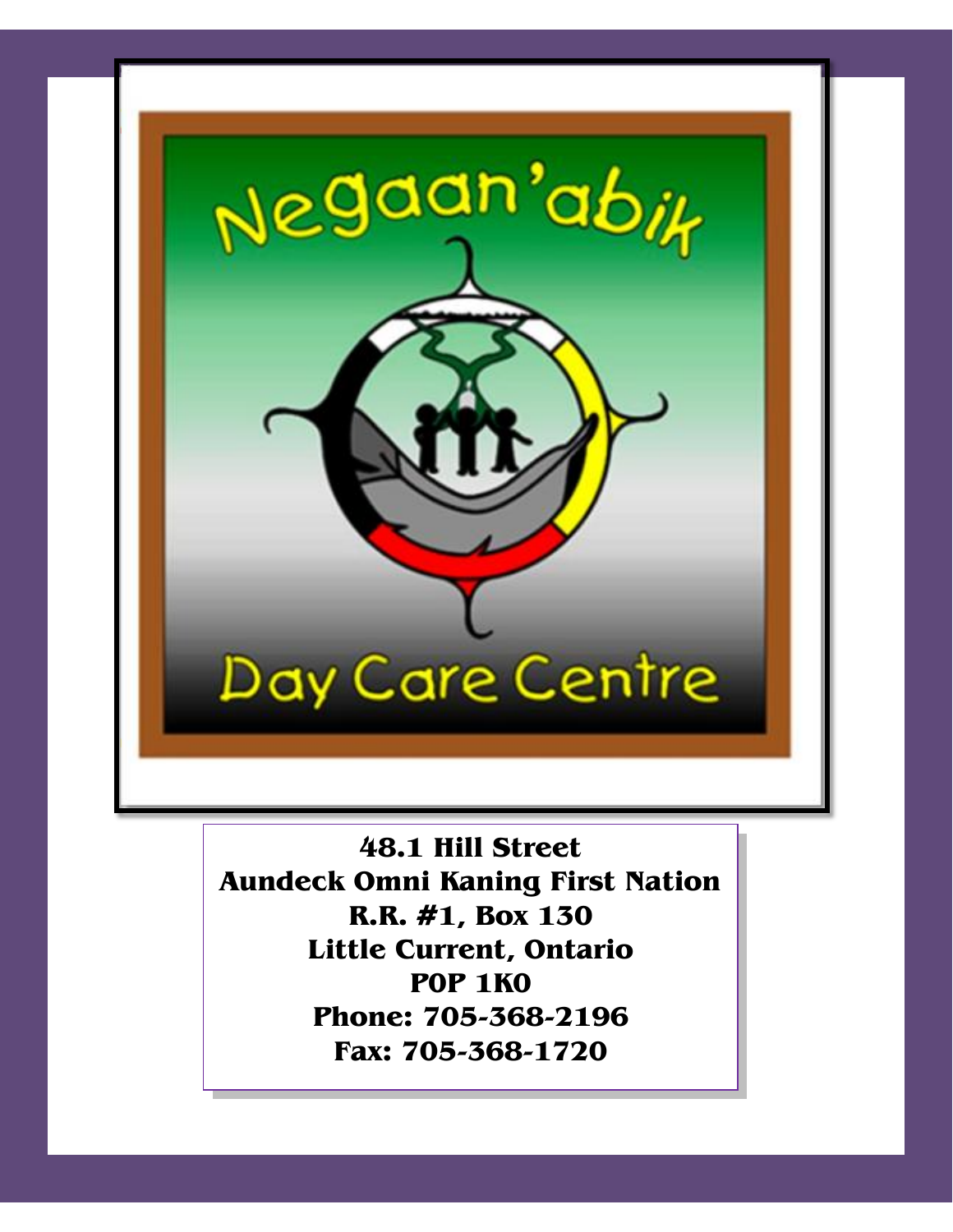# **REQUIREMENTS PRIOR TO ADMITTANCE**

- 1. A completed health assessment.
- 2.Copy of your child's updated immunization record.
- 3.Completion of all Enrollment and Emergency forms.
	- Page 1-6, including the Child Allergy Survey.
	- Last page of Parent Handbook (Registration Agreement).
- 4.Busing Contract (A.O.K. Band Members only (if applicable).
- 5. Non-Band Member Agreement Form (if required).
- 6.Completion of the Referral for Special Needs Resources.

# **ITEMS REQUIRED FOR EACH DAY AT DAYCARE**

- 1.Indoor shoes.
- 2.Child size blanket.
- 3.Change of clothing.
- 4. Diapers or pull-ups & wipes.
- 5. Outdoor clothing (hat, sweater or jacket)

\* Please label all of your child's belongings with permanent pen or marker.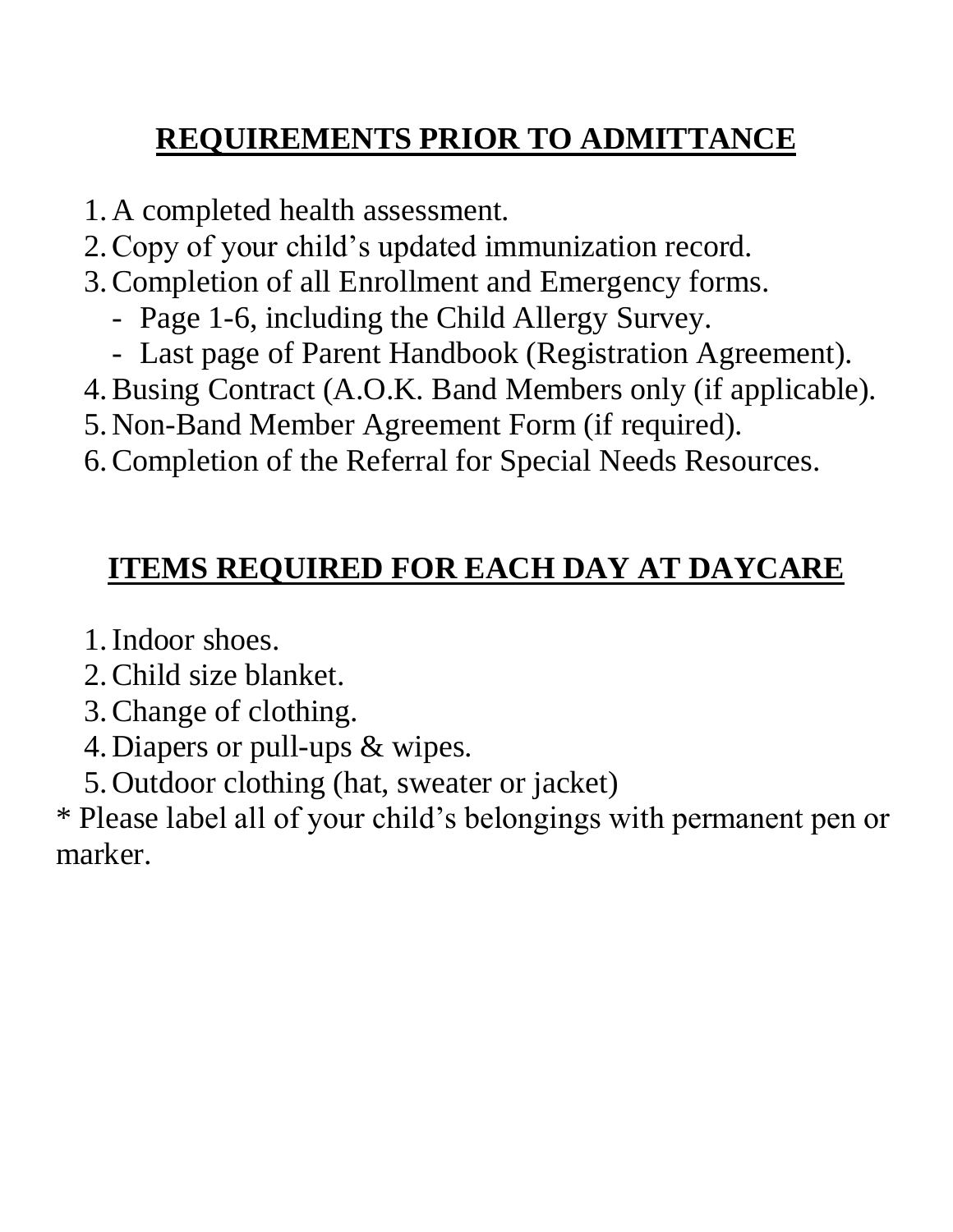| <b>Negaan'abik Day Care Centre</b>         |                                        |                                   |                                                                           |  |  |  |
|--------------------------------------------|----------------------------------------|-----------------------------------|---------------------------------------------------------------------------|--|--|--|
|                                            | <b>Enrollment &amp; Emergency Form</b> |                                   |                                                                           |  |  |  |
| <b>Child's Last Name</b>                   | <b>Middle Name</b>                     | <b>First Name</b>                 | Date Of Birth                                                             |  |  |  |
|                                            |                                        |                                   |                                                                           |  |  |  |
| Child's Telephone #                        | <b>First Nation Name</b>               | <b>Band</b> #                     |                                                                           |  |  |  |
|                                            |                                        |                                   |                                                                           |  |  |  |
| <b>Mother's Name:</b>                      |                                        | <b>Father's Name:</b>             |                                                                           |  |  |  |
| Telephone #                                |                                        | Telephone #                       |                                                                           |  |  |  |
| Cell#                                      |                                        | Cell #                            |                                                                           |  |  |  |
| <b>Child's Complete Home Address:</b>      |                                        |                                   | <b>Child's Complete Mailing Address:</b>                                  |  |  |  |
|                                            |                                        |                                   |                                                                           |  |  |  |
|                                            |                                        |                                   |                                                                           |  |  |  |
|                                            |                                        |                                   |                                                                           |  |  |  |
| <b>Mother's Complete Home Address:</b>     |                                        | <b>Father's Complete Address:</b> |                                                                           |  |  |  |
| (if different from child's address)        |                                        |                                   | (if different from child's address)                                       |  |  |  |
|                                            |                                        |                                   |                                                                           |  |  |  |
|                                            |                                        |                                   |                                                                           |  |  |  |
|                                            |                                        |                                   |                                                                           |  |  |  |
|                                            |                                        |                                   |                                                                           |  |  |  |
| <b>Mother's Place of Employment:</b>       |                                        |                                   | <b>Father's Place of Employment:</b><br>(Please include name and address) |  |  |  |
| (Please include name and address)          |                                        |                                   |                                                                           |  |  |  |
|                                            |                                        |                                   |                                                                           |  |  |  |
|                                            |                                        |                                   |                                                                           |  |  |  |
|                                            |                                        |                                   |                                                                           |  |  |  |
| Work $#$ :                                 |                                        | Work #:                           |                                                                           |  |  |  |
| <b>Guardians Complete Home and Mailing</b> |                                        |                                   | Specify the days you will require                                         |  |  |  |
| <b>Address:</b>                            |                                        | child care.                       |                                                                           |  |  |  |
|                                            |                                        | Monday                            |                                                                           |  |  |  |
|                                            |                                        | Tuesday                           |                                                                           |  |  |  |
|                                            |                                        | Wednesday                         |                                                                           |  |  |  |
| Telephone:                                 |                                        | Thursday                          |                                                                           |  |  |  |
| Place of Employment:                       |                                        | Friday                            |                                                                           |  |  |  |
| Address:                                   |                                        |                                   |                                                                           |  |  |  |
| Work:                                      |                                        |                                   |                                                                           |  |  |  |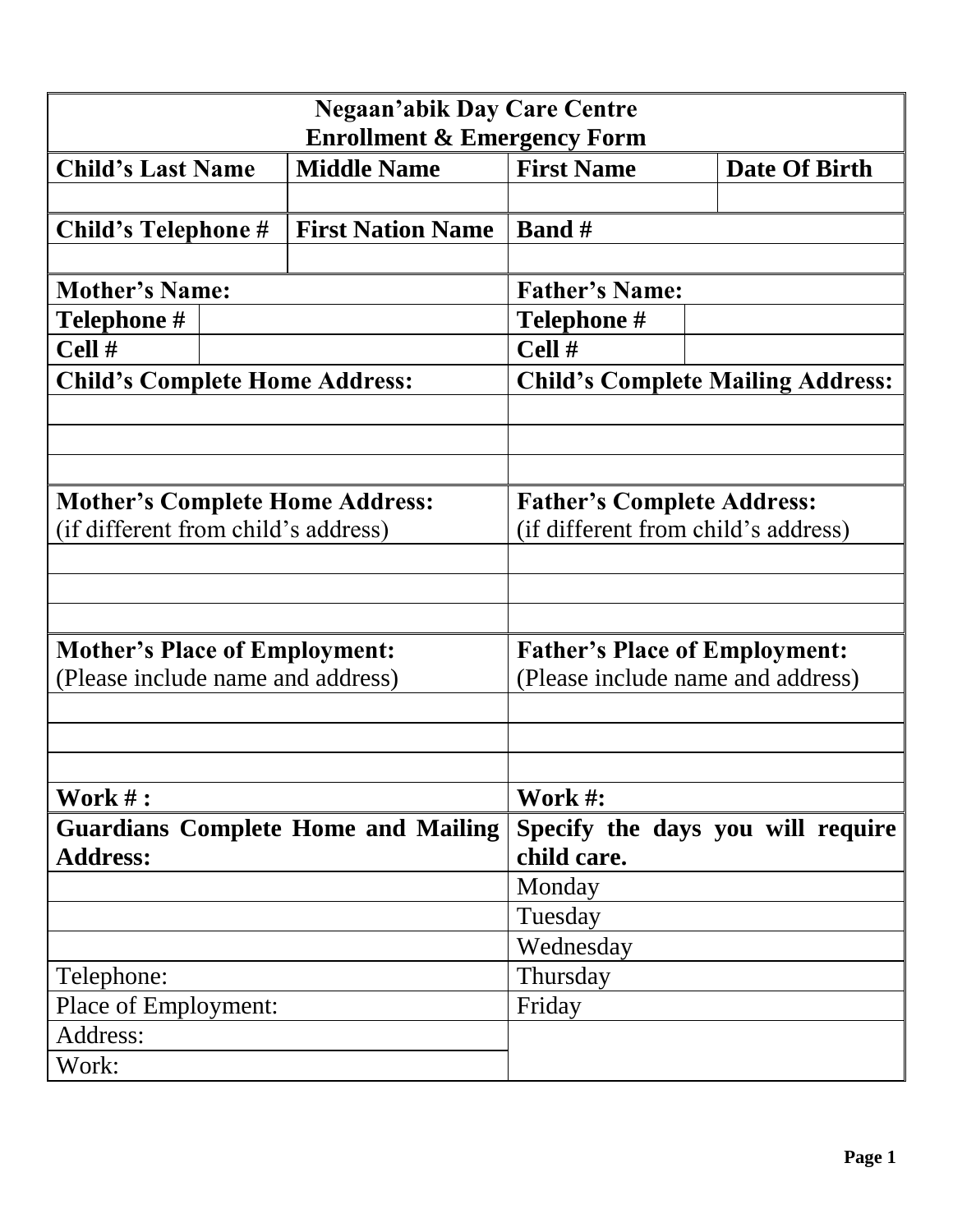| (Person's to be called if parents cannot be reached)      |          | <b>EMERGENCY CONTACTS</b>         |                                  |  |  |
|-----------------------------------------------------------|----------|-----------------------------------|----------------------------------|--|--|
| 1. Name:                                                  | 2. Name: |                                   |                                  |  |  |
| <b>Relationship to the Child:</b>                         |          | <b>Relationship to the Child:</b> |                                  |  |  |
|                                                           |          |                                   |                                  |  |  |
| <b>Address:</b>                                           |          | <b>Address:</b>                   |                                  |  |  |
|                                                           |          |                                   |                                  |  |  |
|                                                           |          |                                   |                                  |  |  |
| <b>Telephone:</b>                                         |          | <b>Telephone:</b>                 |                                  |  |  |
| <b>Cell:</b>                                              |          | Cell:                             |                                  |  |  |
| Work:                                                     |          | Work:                             |                                  |  |  |
| <b>3. Name:</b>                                           |          |                                   |                                  |  |  |
| <b>Relationship to the Child:</b>                         |          |                                   |                                  |  |  |
|                                                           |          |                                   |                                  |  |  |
| <b>Address:</b>                                           |          |                                   |                                  |  |  |
|                                                           |          |                                   |                                  |  |  |
|                                                           |          |                                   |                                  |  |  |
| <b>Telephone:</b>                                         |          |                                   |                                  |  |  |
| <b>Cell:</b>                                              |          |                                   |                                  |  |  |
| Work:                                                     |          |                                   |                                  |  |  |
| <b>Other Person's or Siblings living in the Household</b> |          |                                   |                                  |  |  |
| Name:                                                     |          | <b>Age Under 18</b>               | <b>Relationship to Child</b>     |  |  |
|                                                           | Yes      | N <sub>0</sub>                    |                                  |  |  |
|                                                           | Yes      | N <sub>o</sub>                    |                                  |  |  |
|                                                           | Yes      | N <sub>o</sub>                    |                                  |  |  |
|                                                           | Yes      | N <sub>o</sub>                    |                                  |  |  |
|                                                           | Yes      | N <sub>o</sub>                    |                                  |  |  |
| <b>Child's Health Card Number: (optional):</b>            |          |                                   |                                  |  |  |
| <b>Name of Child's Physician:</b>                         |          |                                   | <b>Name of Child's Dentist:</b>  |  |  |
|                                                           |          |                                   |                                  |  |  |
| <b>Complete Mailing Address:</b>                          |          |                                   | <b>Complete Mailing Address:</b> |  |  |
|                                                           |          |                                   |                                  |  |  |
|                                                           |          |                                   |                                  |  |  |
|                                                           |          |                                   |                                  |  |  |
|                                                           |          |                                   |                                  |  |  |
| <b>Physician's Telephone #</b>                            |          | Dentist's Telephone #             |                                  |  |  |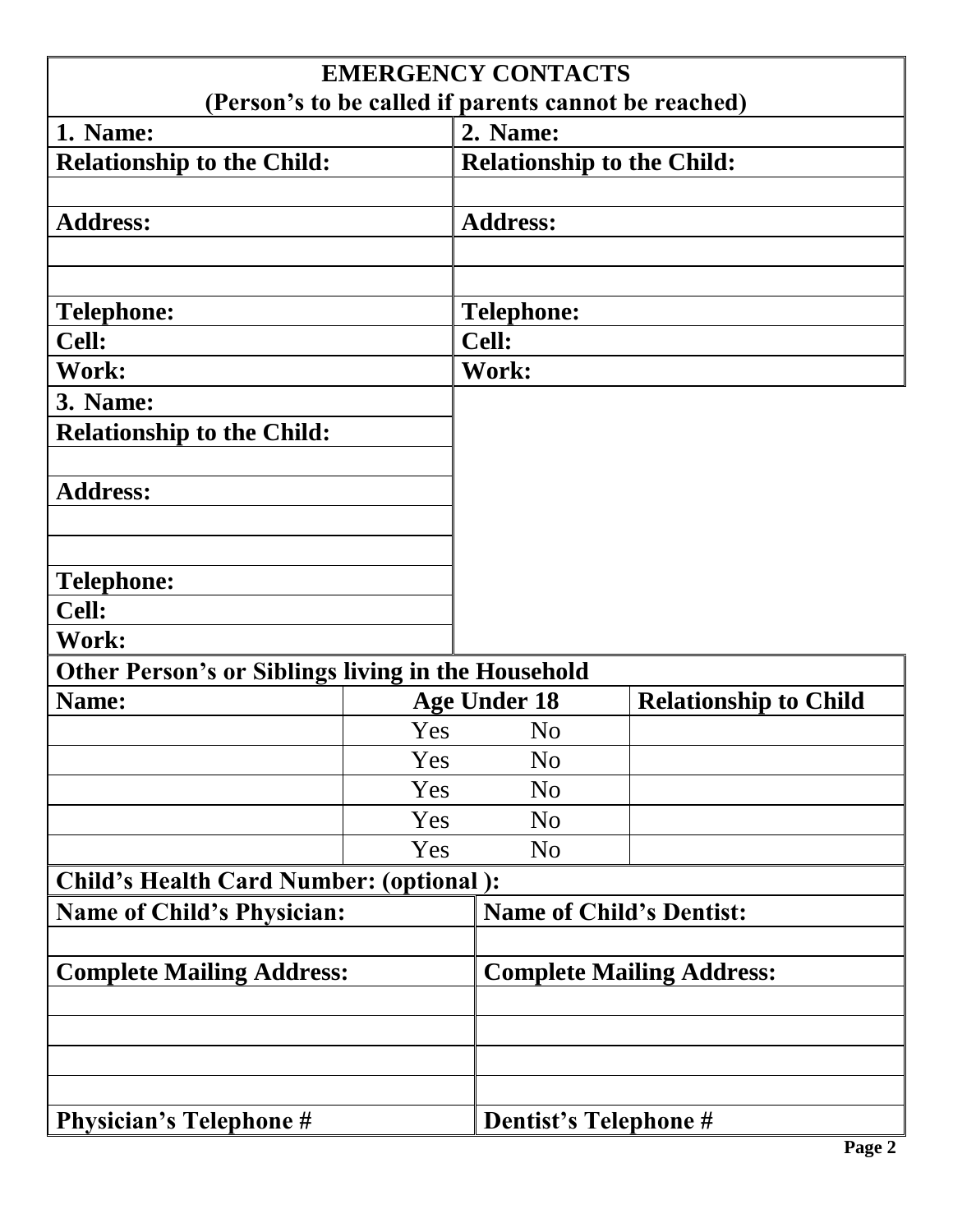| Has your child had any previous communicable diseases?                       | Yes | N <sub>0</sub> |
|------------------------------------------------------------------------------|-----|----------------|
| If "Yes" please give Date/ Month/Year:                                       |     |                |
| <b>Please Explain:</b>                                                       |     |                |
|                                                                              |     |                |
|                                                                              |     |                |
|                                                                              |     |                |
| Has your Child had any previous illnesses or injuries?                       | Yes | N <sub>0</sub> |
| If "Yes" please give Date/ Month/ Year:                                      |     |                |
| <b>Please Explain:</b>                                                       |     |                |
|                                                                              |     |                |
|                                                                              |     |                |
|                                                                              |     |                |
| Please note any special medical conditions or known allergies:               |     |                |
|                                                                              |     |                |
|                                                                              |     |                |
|                                                                              |     |                |
| Please provide assessment information if your child has special needs:       |     |                |
|                                                                              |     |                |
|                                                                              |     |                |
|                                                                              |     |                |
| Is your child immunized? Yes<br>N <sub>0</sub>                               |     |                |
| Please provide a copy of your child's immunization record.                   |     |                |
| If "No" please explain the reason for not being immunized. (Medical Religion |     |                |
| <b>Conscience</b> )                                                          |     |                |
|                                                                              |     |                |
|                                                                              |     |                |
|                                                                              |     |                |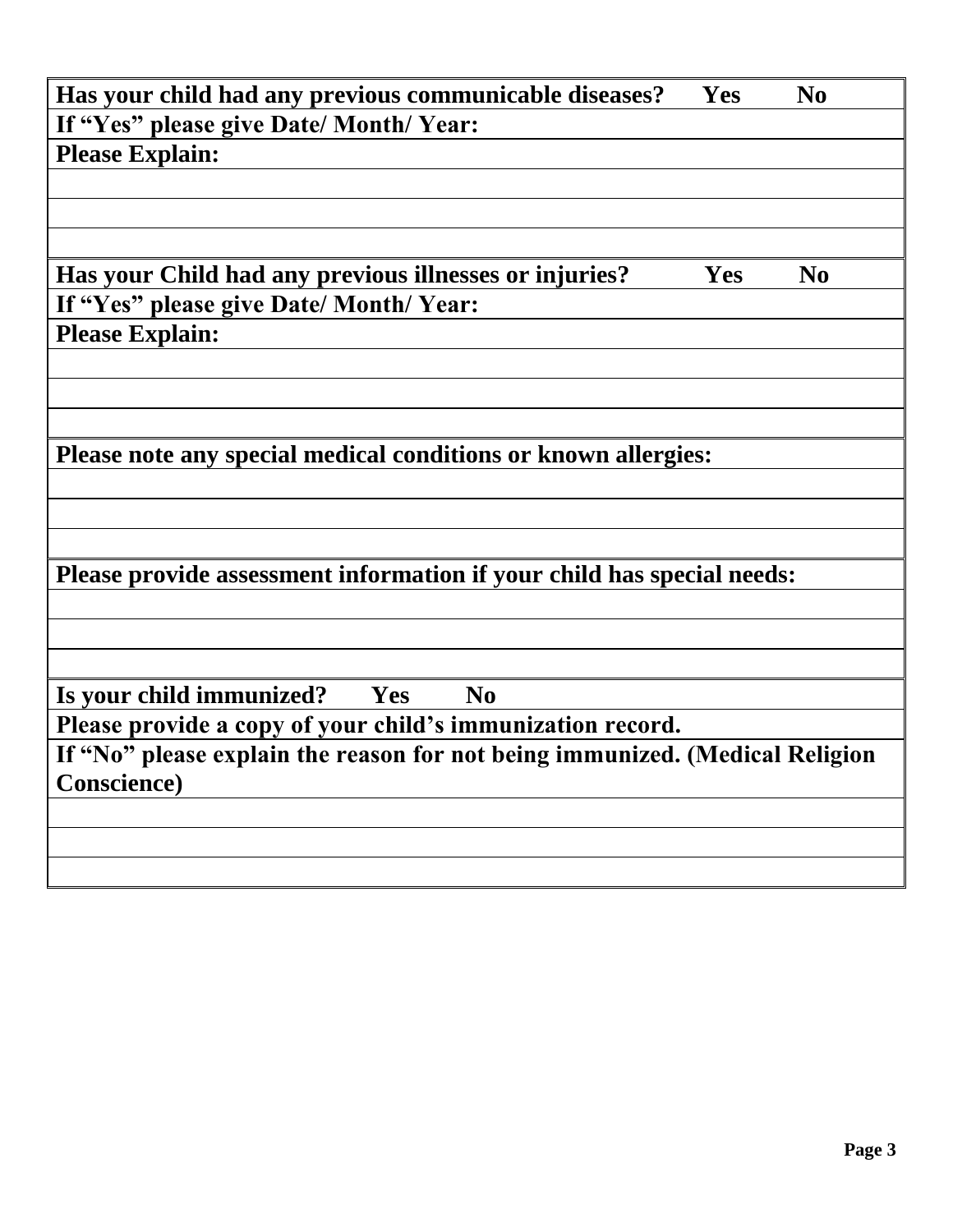| Does your child require medication on a regular basis?<br>N <sub>0</sub><br><b>Yes</b> |               |     |                |  |       |  |
|----------------------------------------------------------------------------------------|---------------|-----|----------------|--|-------|--|
| If "Yes", what s the name of the medication.                                           |               |     |                |  |       |  |
|                                                                                        |               |     |                |  |       |  |
| Please state administration details for this medication.                               |               |     |                |  |       |  |
|                                                                                        |               |     |                |  |       |  |
|                                                                                        |               |     |                |  |       |  |
| Is your child on a special diet?                                                       |               | Yes | N <sub>0</sub> |  |       |  |
| If "Yes" please explain Special Diet.                                                  |               |     |                |  |       |  |
|                                                                                        |               |     |                |  |       |  |
|                                                                                        |               |     |                |  |       |  |
|                                                                                        |               |     |                |  |       |  |
| <b>Date Of Admission:</b>                                                              | <b>Month:</b> |     | Day:           |  | Year: |  |
| <b>Date Of Discharge:</b>                                                              | <b>Month:</b> |     | Day:           |  | Year: |  |
| Day Care Supervisor's Notes:                                                           |               |     |                |  |       |  |
|                                                                                        |               |     |                |  |       |  |
|                                                                                        |               |     |                |  |       |  |
|                                                                                        |               |     |                |  |       |  |
|                                                                                        |               |     |                |  |       |  |
| <b>Parent or Guardian Signature:</b>                                                   |               |     |                |  |       |  |
| Date:                                                                                  |               |     |                |  |       |  |
| <b>Day Care Supervisor Signature:</b>                                                  |               |     |                |  |       |  |
| Date:                                                                                  |               |     |                |  |       |  |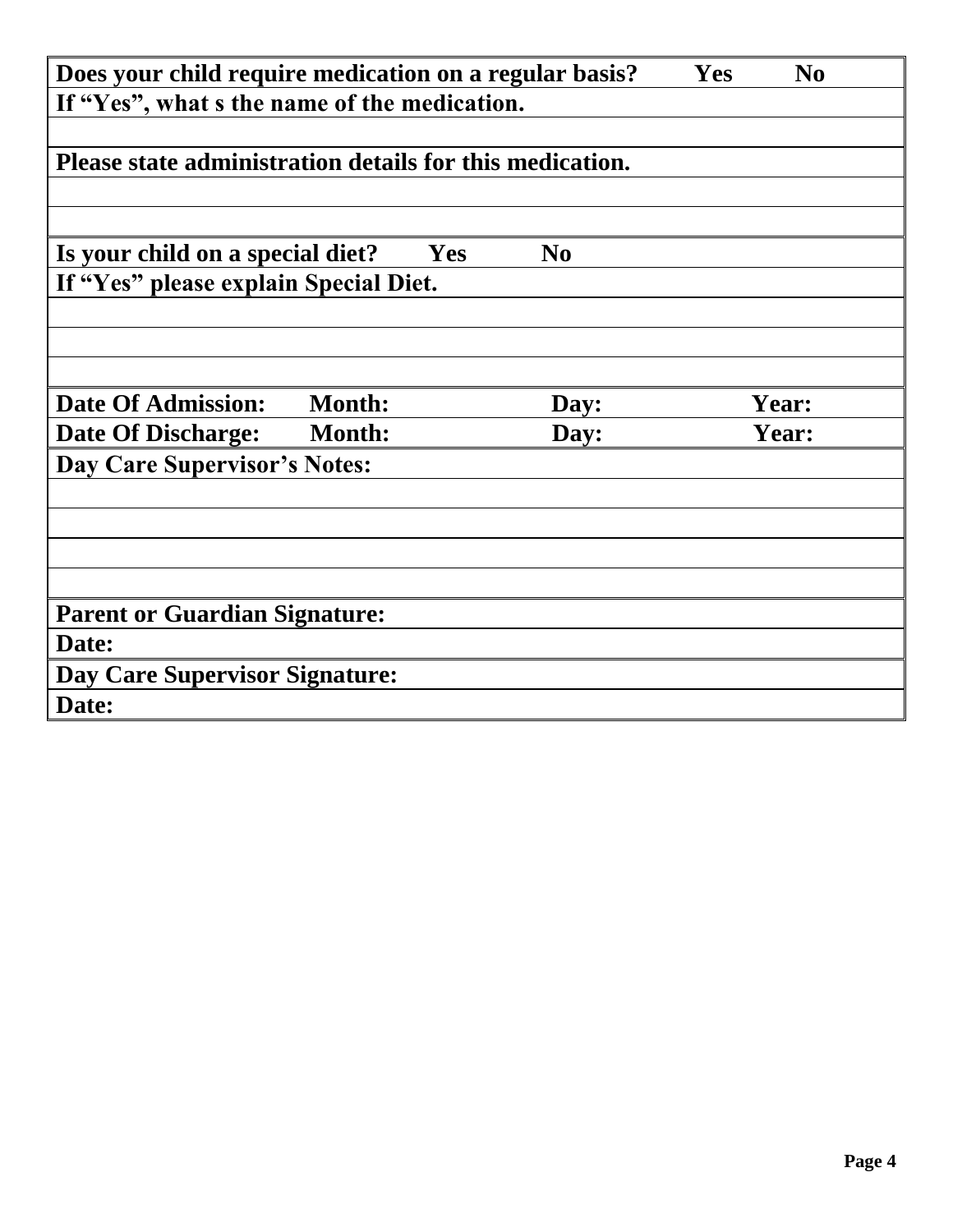# **Permission Slip (Consent of Parent or Guardian)**

- **1. I** hereby grant permission for the state of the state of the state of the state of the state of the state of the state of the state of the state of the state of the state of the state of the state of the state of the **equipment and participate in all activities of the Negaan'abik Day Care.**
- **2. I hereby grant permission for \_\_\_\_\_\_\_\_\_\_\_\_\_\_\_\_\_\_\_\_\_\_\_\_\_\_\_\_\_\_\_ to be included in pictures (media) connected with the Negaan'abik Day Care.**
- **3. I hereby grant permission for \_\_\_\_\_\_\_\_\_\_\_\_\_\_\_\_\_\_\_\_\_\_\_\_\_\_\_\_\_\_ to be included in videotaping connected with Negaan'abik Day Care.**
- **4. I hereby grant permission for \_\_\_\_\_\_\_\_\_\_\_\_\_\_\_\_\_\_\_\_\_\_\_\_\_\_\_\_ to go on field trips**  with the class. I understand that I will be notified prior to a scheduled class trip, and **will be given information regarding transportation, destination, lunch or other food, arrival and departure times.**
- **5. I hereby grant permission for \_\_\_\_\_\_\_\_\_\_\_\_\_\_\_\_\_\_\_\_\_\_\_\_ to be checked by the local Health Nurse and Community Health Representative on a monthly basis.**
- **6. I hereby grant permission for any staff member of the Negaan'abik Day Care to contact my child's emergency contacts listed, if my child needs to be picked-up and I cannot be reached.**
- **7. I hereby grant permission for \_\_\_\_\_\_\_\_\_\_\_\_\_\_\_\_\_\_\_\_\_\_\_ to be included in evaluations. YES NO**

## **I HEREBY GRANT PERMISSION FOR ANY STAFF MEMBER TO TAKE WHATEVER STEPS NECESSARY TO OBTAIN MEDICAL AID IF NEEDED.**

**\_\_\_\_\_\_\_\_\_\_\_\_\_\_\_\_\_\_\_\_\_\_\_\_\_\_\_\_\_\_\_\_ \_\_\_\_\_\_\_\_\_\_\_\_\_\_\_\_\_\_\_\_\_\_\_\_\_\_\_\_\_**

**\_\_\_\_\_\_\_\_\_\_\_\_\_\_\_\_\_\_\_\_\_\_\_\_\_\_\_\_\_\_\_\_ \_\_\_\_\_\_\_\_\_\_\_\_\_\_\_\_\_\_\_\_\_\_\_\_\_\_\_\_\_\_**

**Parent or Guardian Signature Date Date** 

**Day Care Supervisor's Signature <b>Date Date**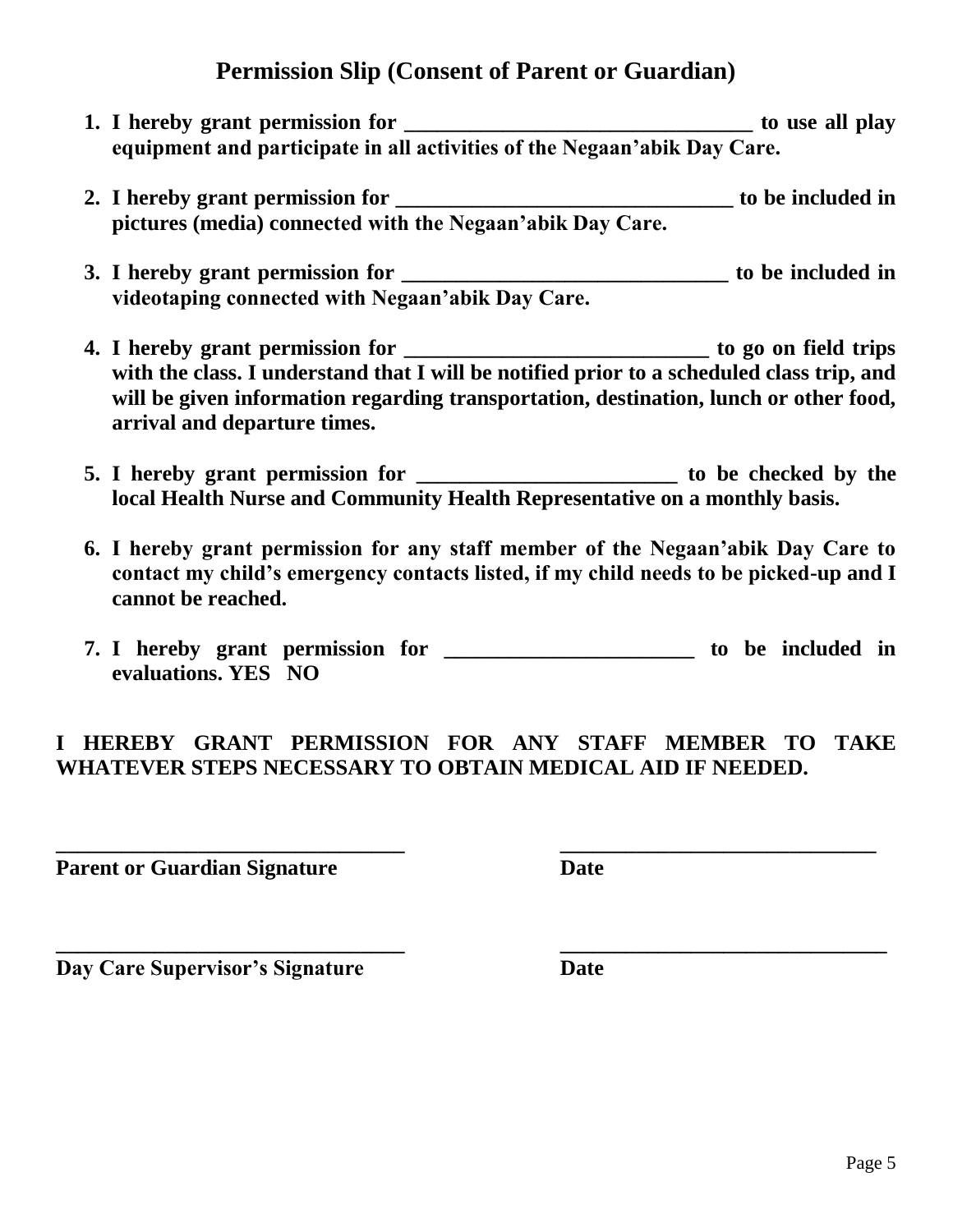#### **AGREEMENT BEWEEN NEGAAN'ABIK DAY CARE CENTRE AND**

#### **\_\_\_\_\_\_\_\_\_\_\_\_\_\_\_\_\_\_\_\_\_\_\_\_\_\_\_\_\_\_\_\_\_\_\_\_\_\_\_ (APPLICANT)**

I, \_\_\_\_\_\_\_\_\_\_\_\_\_\_\_\_\_\_\_\_\_\_\_\_\_\_\_\_\_ understand that my child may be registered into the Negaan'abik Day Care Centre **only under the following conditions:**

- 1. Provided that there is an available space for your child.
- 2. Provided that he or she will utilize the space until it is required by a member of the Aundeck Omni Kaning First Nation. At such a time, I understand that I will be given (2) week notice informing me that the available space that my child is utilizing is needed by an A.O.K. band member.
- 3. Provided that I deliver and pick up my child daily as indicated on the application form (hours of care required). Also, I will inform the day care staff of any schedule changes or absences from the Negaan'abik Day Care Centre.
- 4. Provided that I adhere to all policies and procedures stated in the Parent Handbook. As well as adhering to all other policies and procedures created by the Ministry, and Aundeck Omni Kaning's Chief and Council.

 $\overline{a}$  , and the contribution of the contribution of the contribution of the contribution of the contribution of the contribution of the contribution of the contribution of the contribution of the contribution of the co

 $\overline{a}$  , and the contribution of the contribution of the contribution of the contribution of the contribution of the contribution of the contribution of the contribution of the contribution of the contribution of the co

Signature of Parent or Guardian Date

Day Care Supervisor's Signature Date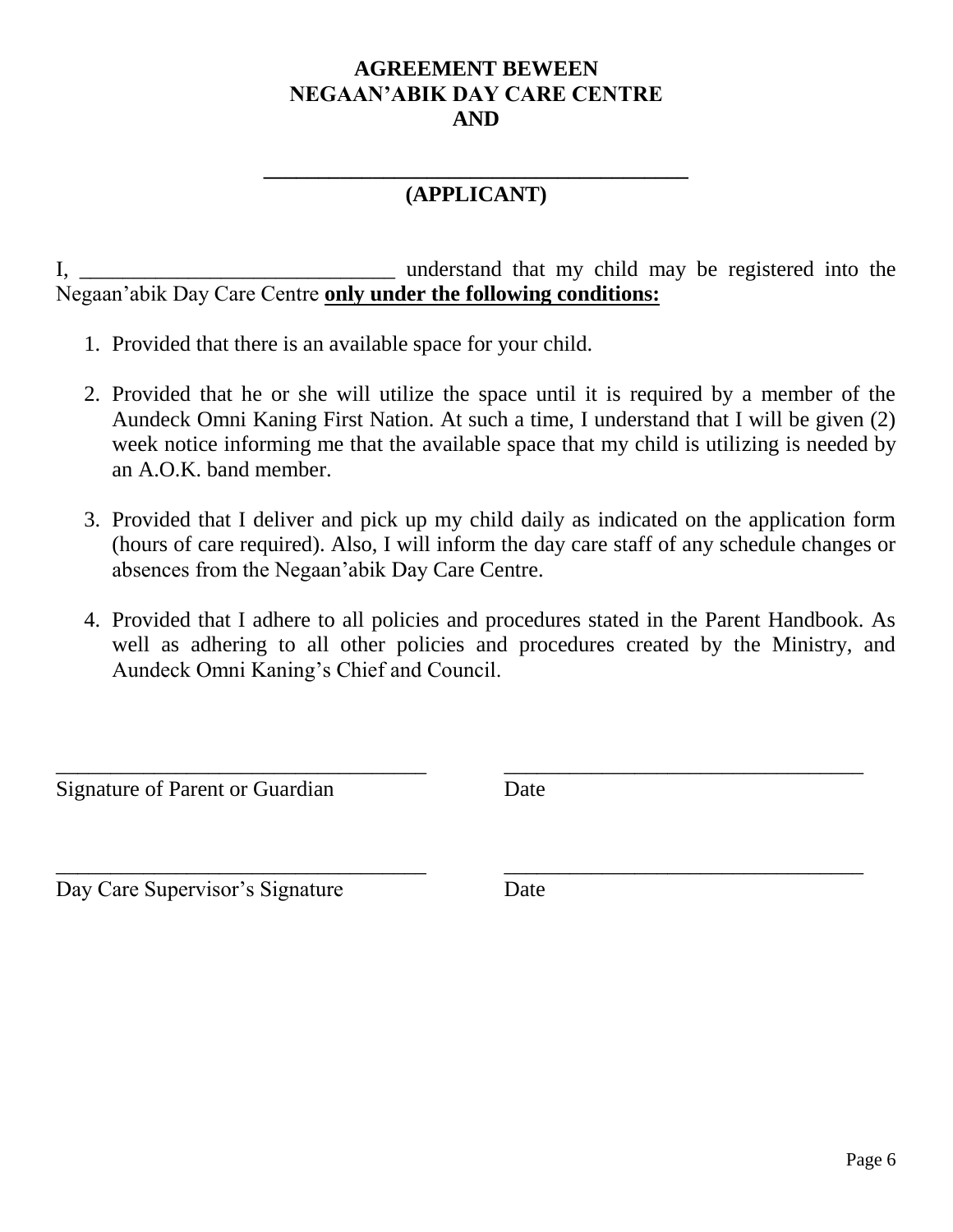#### **CHILD ALLERGY SURVEY**

#### **To Parent(s)/Guardian(s):**

This survey is designed to obtain information concerning life-threatening allergies. Please return the completed survey to the Negaan'abik Day Care Centre.

|               | <b>Student's Name</b>                                                                                                                            | Parent's Name |                |                |
|---------------|--------------------------------------------------------------------------------------------------------------------------------------------------|---------------|----------------|----------------|
|               | 1. Does your child have a life threatening allergy?                                                                                              |               | Yes            | N <sub>0</sub> |
|               | 2. Does your child have any allergies which produce any of the following symptoms following exposure to<br>a particular material?                |               |                |                |
|               | a) Difficulty breathing or swallowing?                                                                                                           | Yes           | N <sub>o</sub> |                |
| b)            | Fainting or collapse?                                                                                                                            | Yes           | N <sub>o</sub> |                |
| $\mathbf{c})$ | Swelling of the tongue, lips or face?                                                                                                            | Yes           | N <sub>o</sub> |                |
| d)            | Other (specify)                                                                                                                                  | Yes           | N <sub>o</sub> |                |
|               | 3. Have any of the symptoms referred to in question 2 occurred after:                                                                            |               |                |                |
|               | a) Eating a particular food?                                                                                                                     | Yes           | N <sub>0</sub> |                |
|               | b) Receiving an insect bite?                                                                                                                     | Yes           | N <sub>0</sub> |                |
|               | c) Receiving a sting?                                                                                                                            | Yes           | N <sub>o</sub> |                |
|               | IF YOU RESPOND TO ANY OF THE FOLLOWING QUESTIONS PLEASE CONTINUE.                                                                                |               |                |                |
|               | 4. Has your child been seen by a medical doctor for the treatment of an allergic reaction?<br>N <sub>o</sub><br>Yes                              |               |                |                |
| 5.            | Has your child been tested for allergies?                                                                                                        | Yes           | N <sub>o</sub> |                |
| 6.            | Have you been told by your medical doctor that your child requires an emergency medical kit available<br>at the Centre?<br>Yes<br>N <sub>o</sub> |               |                |                |
|               |                                                                                                                                                  |               |                |                |
|               |                                                                                                                                                  |               |                |                |

I agree that this information will be shared, as necessary, with the staff of the Negaan'abik Day Care Centre and health care systems.

\_\_\_\_\_\_\_\_\_\_\_\_\_\_\_\_\_\_\_\_\_\_\_\_\_\_\_\_\_\_\_\_\_\_\_\_\_ \_\_\_\_\_\_\_\_\_\_\_\_\_\_\_\_\_\_\_\_\_\_\_\_\_\_\_\_\_\_\_\_\_\_\_\_\_\_\_

Date Parent's Signature